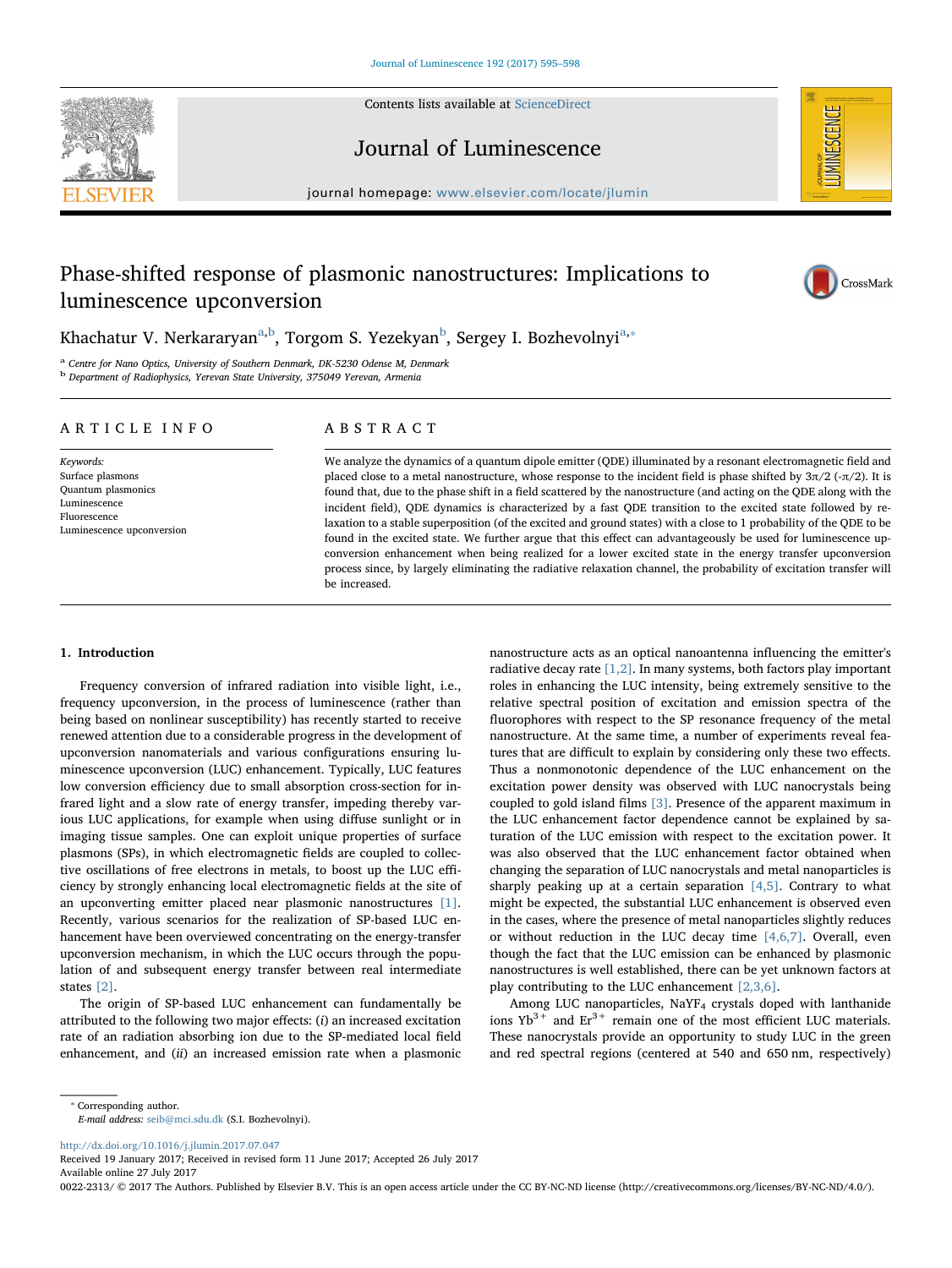when being illuminated with 980-nm-wavelength light.  $Yb^{3+}$  ions absorb most of the excitation light due to a larger absorption cross section and much higher density than  $Er^{3+}$  ions [\[8,9\].](#page-3-4) The absorbed energy is then transferred to  $Er^{3+}$  ions (in two consecutive steps) and emitted eventually in the visible region of the spectrum. Consequently, by prolonging the lifetime of the  $Yb^{3+}$  ion excited state one would increase the probability of energy transfer to the  $Er^{3+}$  ion and thereby enhance LUC.

Here, we establish the conditions under which the metal nanostructure enables the formation of a stable excited state of a two-level system. In our analysis, we pay particular attention to the fact that a metal nanostructure not only enhances local electromagnetic fields but also responds with a phase shift with respect to the driving field. It is shown that, in the case of the  $3\pi/2$  phase shift, the dynamics of a quantum dipole emitter (QDE) placed nearby the metal nanostructure is characterized by a fast QDE transition to the excited state followed by relaxation to a stable superposition (of the excited and ground states) with a close to 1 probability of the QDE to be found in the excited state. We further argue that this effect can advantageously be used for LUC enhancement since, by largely eliminating the radiative relaxation channel, the probability of excitation transfer will be increased.

Our present analysis is based on the previous work where we established, using a quantum coherent state representation of a localized SP (LSP) supported by a metal nanoparticle, that the LSP excitation resonantly coupled to the QDE (excited by a short laser pulse) changes dramatically the QDE relaxation dynamics [\[10\]](#page-3-5). The main physical consequence of these changes is that the exponential decay of the QDE excited state changes to step-like behavior with the radiation emission reaching its maximum with a significant delay in time. It should be noted that the well-known effect of fluorescence enhancement due to reduction in the lifetime of the QDE excited state [\[11\]](#page-3-6) is preserved also in this description [\[10,12\]](#page-3-5). The key feature of the resonant LSP-QDE coupling is that the particle polarizability becomes purely imaginary, so its response exhibits the  $\pi/2$  phase shift. In this case, the ODE relaxation process can be considered as the self-stimulated QDE transition from the excited into ground state because it is stimulated by the LSP field (excited by the QDE dipole) acting back on the QDE [\[12\]](#page-3-7). The ensuing lifetime reduction together with the Purcell effect [\[13\]](#page-3-8) results in considerable amplification of the fluorescence [\[10\]](#page-3-5). Here we analyze the QDE-nanostructure configuration illuminated with the cw (continuous wave) resonant optical field and characterized by the  $3\pi/2$  phase shift in the nanostructure response. We show that, due to the latter feature, the lifetime of a lower excited state (in the energy transfer LUC process) can be prolonged, increasing thereby the probability of the excitation transfer and contributing to the LUC enhancement. In fact, significantly prolonged (due to the presence of gold nanoparticles) lifetimes of  $Yb^{3+}$ ions have been experimentally observed along with the considerable LUC enhancement [\[14\]](#page-3-9). In principle, the exact composition of a plasmonic nanostructure is not important as long as it is characterized by the  $3π/2$  (or  $-π/2$ ) phase shift in its response to the external electromagnetic field. We chose here a conical metal tip (CMT) that can provide both field enhancement and the -π/2 phase shift in a wide range of tip parameters [\[15\]](#page-3-10). Importantly, tip-enhanced LUC (by a factor of  $\sim$ 10) has been measured with a gold-coated tip approaching a single  $Yb^{3+}$ -Er<sup>3+</sup>-co-doped NaYF<sub>4</sub> nanoparticle [\[7\].](#page-3-11)

## 2. Theory

The system under consideration is schematically presented in [Fig. 1](#page-1-0) and consists of a two-level QDE [\[3,4\]](#page-3-2) and a CMT. It is assumed that the external pump laser illuminates the CMT-QDE configuration at the frequency  $\omega_0$  of the QDE transition [\(Fig. 1\)](#page-1-0). In the presence of the pump field, the QDE wave function can be represented as the coherent superposition state:

<span id="page-1-0"></span>

Fig. 1. Schematic of a considered system with a QDE denoted as D and placed near a generic CMT, indicating the QDE energetic levels D1 and D0.

$$
\Psi(t) = a_1(t)\phi_1 \exp\left(-\frac{i}{\hbar}E_1t\right) + a_0(t)\phi_0 \exp\left(-\frac{i}{\hbar}E_0t\right),\tag{1}
$$

where  $\phi_1$  and  $\phi_0$  are the wave functions of the QDE in states D1 and D0, characterized by the energies  $E_1$  and  $E_0$ , respectively, while  $a_1(t)$  and  $a_0(t)$  are the corresponding (time-dependent) probability amplitudes describing the transition  $D1 \rightarrow D0$ . The QDE dipole moment is thereby given by

<span id="page-1-1"></span>
$$
\overrightarrow{D}(t) = a_1 a_0^* \overrightarrow{d_1}_0 \exp(-i\omega_0 t) + a_0 a_1^* \overrightarrow{d_1}_0 \exp(i\omega_0 t), \qquad (2)
$$

with the asterisk denoting the complex conjugate, and  $\overrightarrow{d_{10}} = \int \phi_1 e \overrightarrow{r} \phi_0^* dV$  and  $\hbar \omega_0 = E_1 - E_0$  being the dipole moment and energy of the transition  $D1 \rightarrow D0$ , respectively.

In the considered configuration, the QDE and CMT are subjected not only to the incoming laser field but also to the fields produced and scattered by the QDE and CMT, respectively. The CMT provides thereby feedback to the QDE by scattering back the field generated by the QDE dipole moment [Eq. [\(2\)\]](#page-1-1). We assume that the QDE is located at the CMT axis at the distance  $r \lt \lt \lambda$  from the CMT extremity ( $\lambda$  is the wavelength corresponding to the frequency *ω*0), and that its transition dipole moment is directed along the CMT axis. Then the feedback field acting on the QDE is also polarized along the CMT axis and can be written in the form:

<span id="page-1-2"></span>
$$
\vec{E}_{fb} = \frac{A(r)\vec{d}_{10}a_1a_0^*}{4\pi\epsilon_0r^3} \exp(-i\omega_0t) + c.c.,
$$
\n(3)

where  $A(r)$  is a parameter describing the CMT enhanced response to the incoming field. We consider the situation when this parameter is negative imaginary (i.e., the response phase is  $-\pi/2$  phase-shifted [\[15\]](#page-3-10)):  $A = -iA_0$ ,  $A_0 > 0$ . This feedback field acts on the QDE together with the resonant external field, which is also enhanced by the CMT:

$$
\overrightarrow{E}_{ex} = \overrightarrow{E}_0 \left[ 1 + A(r) \right] e^{-i\omega_{10}t} + c. c. \qquad (4)
$$

where  $\overrightarrow{E}_0$  is the amplitude of the incoming laser field, which is also polarized along the CMT axis.

Using the time-dependent Schrödinger equation for a two-level system in the total driving field  $\overrightarrow{E}_{fb} + \overrightarrow{E}_{ex}$  [Eqs. [\(3\) and \(4\)\]](#page-1-2) and carrying out standard manipulations, one obtains the following system of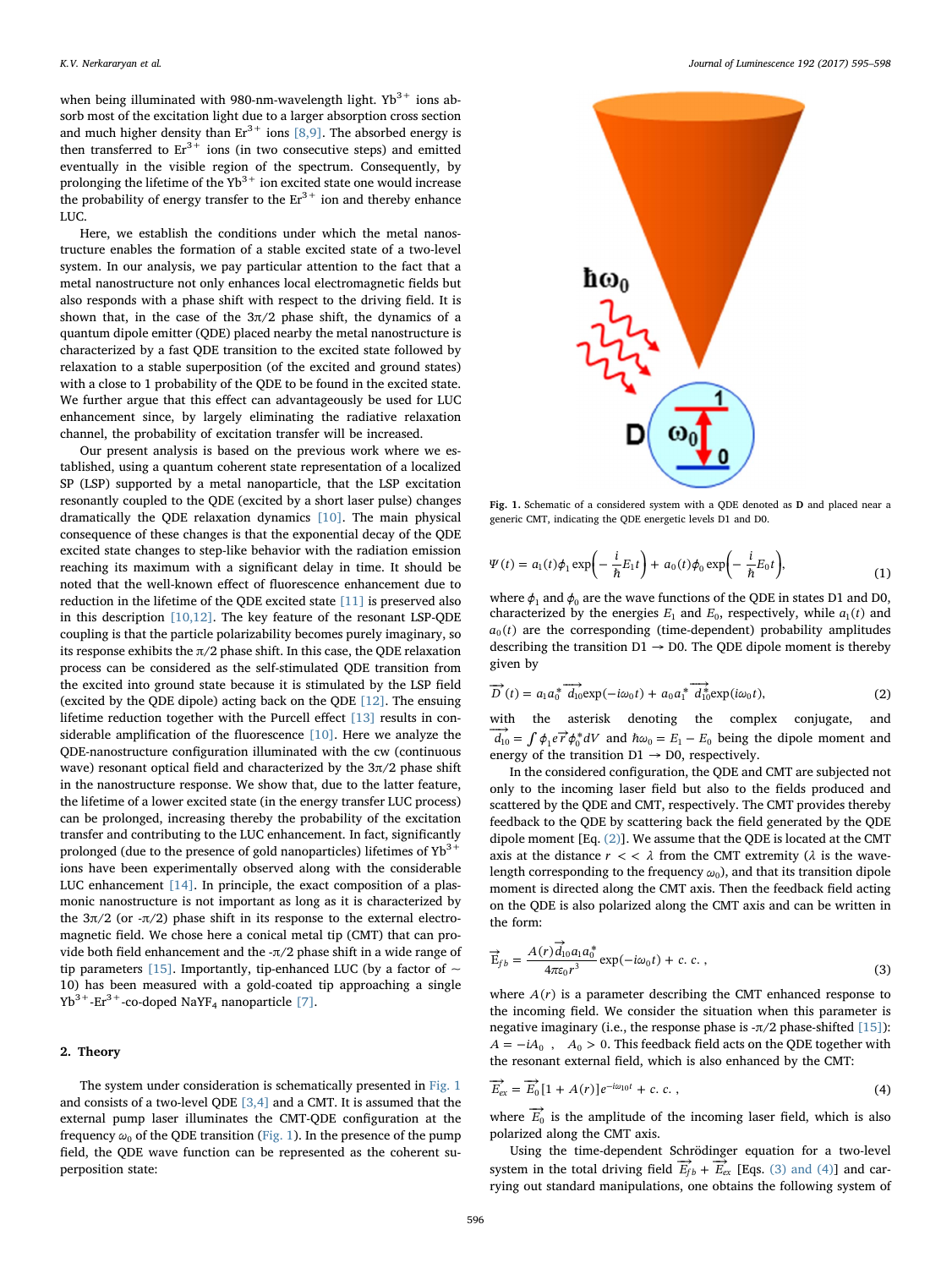<span id="page-2-0"></span>two coupled equations for the probability amplitudes:

$$
\frac{da_0}{dt} = \mu a_1^* a_1 a_0 + \beta a_1,\tag{5a}
$$

$$
\frac{da_1}{dt} = -\mu a_0^* a_0 a_1 - \beta^* a_0,\tag{5b}
$$

<span id="page-2-1"></span>where  $\mu$  characterizes the CMT feedback on the QDE, i.e., the QDE-CMT coupling:

$$
\mu = \frac{A_0 \left| \overrightarrow{d}_{10} \right|^2}{4\pi \hbar \varepsilon_0 r^3},\tag{6}
$$

and  $\beta$  characterizes the strength of the external resonant field acting (together with the CMT response) on the QDE:

$$
\beta = -[i + A_0] \frac{\overrightarrow{d}_{10} \overrightarrow{E}_0^*}{\hbar}.
$$
\n(7)

It is worth noting that  $\mu$  and  $\beta$  are essentially the Rabi frequencies for the optical (acting on the QDE) fields given by Eqs. [\(3\) and \(4\)](#page-1-2), respectively. Combining Eqs. [\(5a\) and \(5b\)](#page-2-0) results in

$$
a_1 \frac{da_0}{dt} - a_0 \frac{da_1}{dt} = \mu a_1 a_0 + \beta a_1^2 + \beta^* a_0^2,
$$
\n(8)

along with  $|a_0|^2 + |a_1|^2 = \text{const.}$ 

One of the most important assumptions made in our theoretical framework is related to the strength  $\mu$  of the QDE-CMT coupling, which should ensure considerably faster QDE dynamics than that associated with the QDE relaxation rate  $\gamma_0$  in free space:  $\mu > \gamma_0$ . Their ratio can now be evaluated using Eq. [\(6\)](#page-2-1) and the Weisskopf-Wigner result as follows:

<span id="page-2-2"></span>
$$
\eta = \frac{\mu}{\gamma_0} = \frac{3A_0}{4} \left(\frac{\lambda}{2\pi r}\right)^3.
$$
\n(9)

We now make use of relevant simulations [\[15\]](#page-3-10) indicating that a gold CMT with the cone angle  $\theta = 18^{\circ}$  and the tip radius of 2 nm would produce, when being illuminated at the wavelength of 1 μm, the field phase-shifted by - $\pi/2$  and enhanced by  $A_0 \approx 3.3$  at the distance  $r =$ 10 nm from the CMT apex. Substituting these numbers into Eq. [\(9\)](#page-2-2) results in the ratio  $\eta \approx 10^4$ , a value that justifies the aforementioned assumption.

The process described here can be affected by non-radiative decay of the excited state D1, i.e., quenching caused by the QDE coupling to high-order lossy LSP modes [\[16\]](#page-3-12), that would shorten its lifetime. On the other hand, this quenching is strongly distance dependent with the distance being compared to the radius of a metal nanosphere [\[11,16\]](#page-3-6), and its influence can be disregarded in the considered configuration with the QDE-CMT separation (10 nm) being much larger than the CMT radius (2 nm). It should also be noted that the wavelength range, in which the gold CMT response is expected to be properly phase-shifted (by  $-\pi/2$ ), is sufficiently away from the gold absorption band [\[15\]](#page-3-10).

#### 3. Results and discussion

The most important parameter of the considered configuration is  $\alpha = 2|\beta|/\mu$ , which characterizes the balance between the QDE coupling to the external laser field (along with its reflection by the CMT) and the QDE-CMT coupling. The case with  $\alpha = 1$  corresponds to the situation when the QDE field acting on the CMT is close in magnitude to the external laser field (assuming that  $A_0 > 1$ ). It can be shown that the normalized time  $\tau$  of the considered dynamics is given by  $\tau = \mu t = \eta \gamma_0 t$ and the probability of finding the QDE in the excited state D1:

$$
|a_1(\tau)|^2 = \frac{\left[1 + \sqrt{1 - \alpha^2} \coth(0.5\tau\sqrt{1 - \alpha^2} - \sigma)\right]^2}{\alpha^2 + \left[1 + \sqrt{1 - \alpha^2} \coth(0.5\tau\sqrt{1 - \alpha^2} - \sigma)\right]^2},\tag{10}
$$

<span id="page-2-3"></span>

Fig. 2. Temporal evolution of the probability of finding the QDE in the excited state D1 for various levels of the QDE-CMT coupling with respect to the QDE coupling to the external resonant laser field for low pump fields ( $\alpha$  < 1).

with  $\sigma = \tanh^{-1}(\sqrt{1 - \alpha^2})$  for the initial condition  $|a_1(0)| = 0$ . In the case of a relatively weak external field and significant QDE-CMT coupling, i.e., when  $\alpha$  < 1, the QDE dynamics is characterized by fast transition to a stable superposition with a relatively large probability of finding the QDE in the excited state D1 [\(Fig. 2](#page-2-3)). It is seen that this configuration is especially advantageous for weak pump fields  $(\alpha < 1)$ , since the QDE superposition between the excited and the ground state reduces quickly to that dominated by the excited state. The main physical reason for such a behavior is related to the  $-\pi/2$  phase shift in the CMT response, the phase shift that prevents the QDE transition from the excited state D1 back to the ground state D0 [\(Fig. 1\)](#page-1-0).

The QDE transition from the excited to ground state would slow down also for other phase shifts close to -π/2. In general, the effect of slowing down this transition would be apparent, although to a lesser degree, once the imaginary part of the CMT response is negative. A nonzero real part of the CMT response would, on the other hand, result in the shift of the QDE resonance frequency [\[17\].](#page-3-13) Regarding the local field enhancement factor  $A_0$  produced by the CMT response when the phase shift reaches  $-\pi/2$ , it is approximately two times smaller than its maximum value [\[15\]](#page-3-10). Note that, as seen from Eqs. [\(6\) and \(7\),](#page-2-1) the crucial parameter  $\alpha = 2|\beta|/\mu$  becomes independent on  $A_0$  once it is large enough  $(A_0 > 1)$ . At the same time, the transition time constant,  $\mu^{-1} = (\eta \gamma_0)^{-1}$ , is inversely proportional to A<sub>0</sub> and proportional to the third power of the QDE-CMT separation [Eq. [\(6\)\]](#page-2-1), while the CMT response phase does not depend on the distance to the CMT within the electrostatic approximation [\[15\]](#page-3-10). From the viewpoint of speeding up the transition process, it is therefore advantageous to position the QDE sufficiently close to the CMT, but not too close that the quenching discussed above would become significant.

When increasing the power of the incident laser beam, one can realize the situation with the QDE coupling to the external field dominating over the QDE-CMP coupling, i.e., with  $\alpha > 1$ . In this case, the system enters the regime of Rabi oscillations with progressively smaller periods [\(Fig. 3\)](#page-3-14). It is seen that the Rabi oscillations in this case differ considerably from harmonic oscillations, a feature that indicates the existence of high harmonics of the Rabi frequency. At any rate, the CMT facilitates fast transition from the ground state D0 to the excited state D1 and slows down the transition back to the ground state due to the -π/2 phase shift in the CMT response, influencing thereby strongly the QDE-CMT coupling process.

One of the important consequences of the considered QDE dynamics for LUC configurations is the possibility to substantially increase the QDE (excited state) lifetime, a feature that can advantageously be used for LUC enhancement when being realized for a lower excited state in